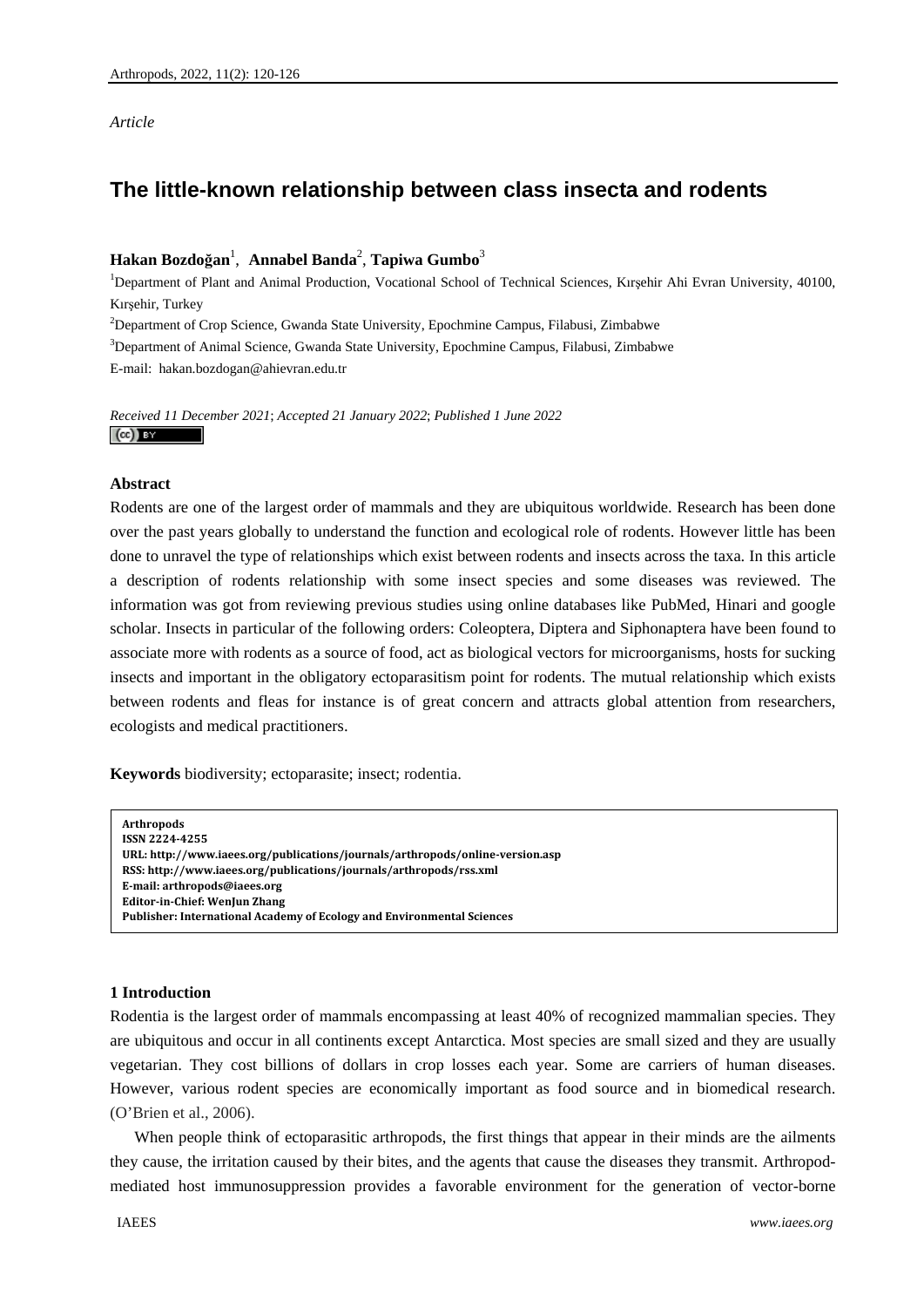pathogens. The suppression of the body's ability to protect from innate disease and infection is known as immunosuppression (Wikel, 1999).

### **1.1 Coleoptera**

Among the insects with ectoparasitic features, the order Coleoptera has a large place. Leiodidae family; It includes 335 known species in the Americas north of Mexico, and they have some distinctly diverse biology. The genus *Leptinus* Müller 1817, with 3 Nearctic and 6 Palearctic species, is ectoparasitic on small rodents and insect eaters (Coleoptera: Leiodidae: Platypsyllinae) (Peck, 2006).

#### **1.2 Diptera**

Another insect group that is closely related to rodents is the order Diptera. Sandflies (Diptera: Psychodidae) have an important place in public health because they act as biological vectors for microorganisms such as *Leishmania* genus protozoan parasites that cause leishmaniasis, and *Bartonella baciliformis*, which causes various viruses from the Filavivirus family that causes sandfly fever. Sandflies also spend most of their lives in dark and damp areas such as caves, animal shelters, wall cracks and crevices, and rodent nests (Pekağırbaş, et al., 2017; Belkaid, et al., 2000).

Both males and females of flies belonging to genus *Stomoxys*, which usually show an aggressive diet, suck blood. Although these flies, also called barn flies, have a wide variety of hosts like rats, guinea pigs, rabbits, monkeys, horses, camels, goats, pelicans and cattle form their main hosts (Oğuz et al., 2016). Similarly, Cuterebra (Diptera: Oestridae) includes obligate dermal parasites of new world mammals and rodents. In the Neotropics, however, little is known about Cuterebra, particularly its main hosts or its effects on rodent population dynamics (Bermúdez et al., 2010).

#### **1.3 Phthiraptera**

Lice also have an important place in the obligatory ectoparasitism point for rodents. *Hoplopleura affinis* (Burmeister, 1839) was collected from a rodent species in central and eastern Croatia. Another species, *Polyplax serrata*, was collected on four different rodent hosts in the plains, mountains, and Mediterranean part of Croatia (Krcmar and Trilar, 2017).

Rodents are the most common hosts of sucking lice. Globally, 40% of rodent species are known to host sucking lice, and 67% of the described species of sucking lice parasitize rodents. The two most species-rich genera, *Hoplopleura* Enderlein, 1904, and *Polyplax* Enderlein, 1904, have 136 and 79 species, respectively. A new carnivore record was made for a new species of sucking lice, *Hoplopleura villosissima* Wang (Psocodea: Phthiraptera: Hoplopleuridae) and *Polyplax spinulosa* Burmeister, 1839 (Psocodea: Phthiraptera: Polyplacidae) from *Rattus villosissimus* Waite (Rodentia: Muridae), endemic to Australia (Wang et al., 2018).

## **1.4 Siphonaptera**

Fleas appear as another living group in the ectoparasites of rodents. The preferred hosts of fleas are domestic and wild furry animals, especially squirrels, chipmunks, prairie dogs and other terrestrial rodents. Although fleas are generally classified by host specificity (or the presence or absence of head combs), all fleas can quickly adapt from animal to nearby human hosts, especially if their preferred hosts have been destroyed by diseases or pesticides. Adult fleas can feed on blood in their hosts for up to one year and can survive up to 125 days apart from their hosts (Diaz, 2006). From this point of view, these bloodsuckers are also a potential danger to humans.

According to Haddis (2004), fleas are the vehicles of infection among rodents and humans. Fleas live upon the blood of humans, birds and other mammals. Fleas have preferred animal hosts, for instance cats, dogs, rat, hens, bats, rabbits, moles etc., are host to specific fleas. In case of bubonic plague, the fleas of infected rats, in sucking the blood take in plague bacilli (*Yersinia pestis*) into their system. The bacilli multiply in the flea's gullets and block them. Plague is essentially a disease of rodents transmitted by rodent fleas, but it may under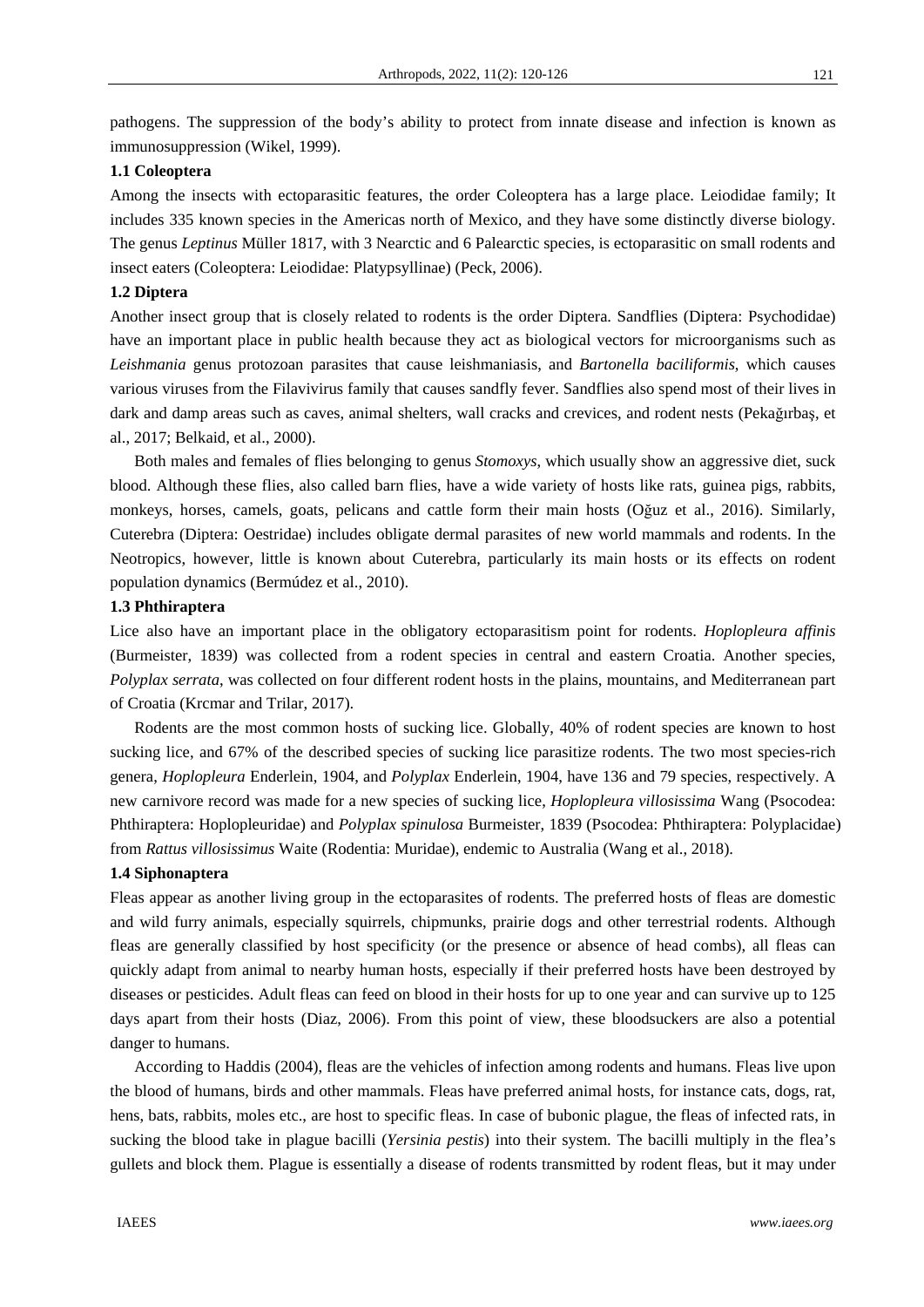122

certain conditions cause serious outbreaks among humans.

*Murine typhus* (endemic flea-borne typhus) is not communicable directly from man to man. It is transmitted from an infected rat to the flea through blood meals and humans get it by the faeces and crushed fleas, contaminating abraded skin and at the site of flea bites.

#### **2 Discussion**

Zuo and Guo (2011) in their study proposed the existence of potential co-evolutionary processes which contribute towards determining the distribution of ectoparasites on rodents. However Hawlena et al. (2008) noted that temporal variation in body condition and immunological variables of animals that harbor parasites may explain patterns of variation in infestation, as well as parasite impact on the host. The stochasticity of changes in the temporal pattern of infestation level of rodents by fleas suggests that they are related to changes in the host itself rather than to periodic changes in the environment of the host (Krasnov et al., 2006a). There are indications that environmental, host-, and parasite-related factors affect reciprocal responses of both rodents and fleas (Krasnov et al., 2002; Gouy De Bellocq et al., 2006).

Generally fleas cause irritation and allergy, damage the host's skin, inject toxins, induce anemia and cause immunodepression that may confer an advantage on a superimposed infection (Cox, 2001). On the other hand, non-specific immune system cells produced against fleas (e.g., monocytes, neutrophils, and basophils) may be activated against the superimposed infection as well, thus increasing the immune response to phytohaemagglutinin (PHA) injection (Cox, 2001). Potential negative effects of flea infestation on the host are not limited to blood removal alone.

In their research, Hawlena et al. (2008) noted that flea survival was affected by the age of the host, being higher in juveniles, the less resistant cohort. However, contrary to their prediction, fleas did not respond to temporal variability in body condition and immunocompetence of the rodents. The physical and chemical properties of the host's blood as well as host skin structure are important characteristics to which a hostspecific flea is adapted (Lehane, 2005).

Food availability and quality in desert habitats is spatially and temporally unpredictable, and rodents often face periods of food shortage (Khokhlova et al., 2001). It has been shown that food restriction brings about reductions in fat stores, metabolic rate, heart rate, immunological variables, and overall activity (Gutman et al., 2006; Martin et al., 2007). Energy restriction often leads to suppression of immune function and may reduce the time and energy that is invested in grooming, thus increasing the risk of parasitism (Heitman et al., 2003). Parasites do not necessarily induce negative effects if hosts have an energy surplus at the time of infestation (Munger and Karasov, 1989), or are able to compensate for losses through increased food consumption (Tripet and Richner, 1997). Therefore, the effects of parasites should be most significant when the host is foodrestricted and compensatory mechanisms are limited. There are other examples where parasites exacerbate the effects of food or nutritional shortage (Thompson et al., 2005), and it is likely that the main negative impact of fleas and other parasites on their hosts will appear during periods of food scarcity (Hawlena et al., 2008).

In rodents age differences between adult and juvenile hosts, may cause vital changes in the host as an environment for its fleas (Hawlena et al., 2008). In spite of the age-dependent differences in body condition and immunocompetence in rodents, Hawlena et al. (2008), found no indication that juvenile rodents suffer more from flea infestation than adults do. Rodents in better body condition may have more resources to allocate to costly defense mechanisms (Sheldon and Verhulst, 1996), and these mechanisms may reduce the fitness of their parasites (Clayton, 1991; Bize et al., 2008).

In New Zealand forests, Dugdale (1996), Alley et al. (2001), and Towns et al. (2009) noted that the European house mouse and ship rat are well known to be important predators of litter dwelling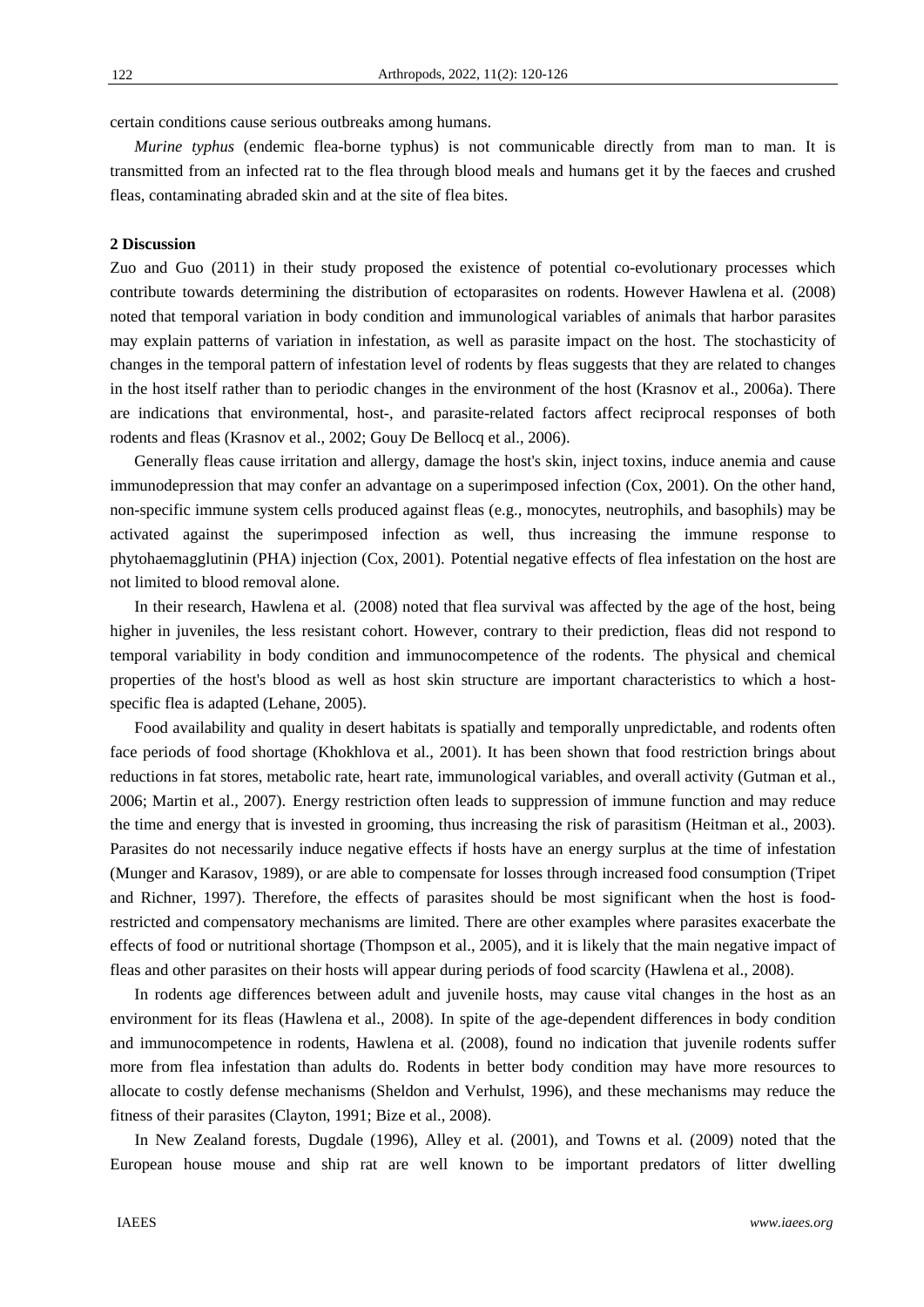macroinvertebrates. İn a study by Wardle et al. (2009), rodents were found to influence two macrofaunal groups, i.e., beetles and spiders, though often positively. These two groups are well known to serve as prey for both mice and rats in New Zealand forests (Alley et al., 2001; Towns et al., 2009).

Wardle et al. (2009) in their results on seabird islands invaded by rats indicated that of 11 groups of invertebrates detrimentally affected, only Lepidoptera, Coleoptera and Chilopoda might suffer direct effects by virtue of their size and susceptibility to predation by rats. Extirpations driven by invasion of rats on islands appear to be far more prevalent amongst above-ground mega-invertebrates such as tenebrionid beetles in the Mediterranean (Palmer and Pons, 1996), giant stick insects in the Pacific (Pridell et al., 2003) and flightless crickets in New Zealand (McIntyre, 2001).

Clair (2010) mentioned that it is apparent that invertebrate taxa that may be extirpated (locally driven to extinction) by rodents tend to be larger-bodied than those that are merely suppressed, and that rodentsuppressed taxa have over twice the body length, on average, of those which are unaffected. It is equally important to note that rodents indirectly affect insect population growth through destruction of plants. Few studies have addressed rodent impacts on invertebrate populations via effects on plants. The cushion plant *Azorella selago* is an important habitat for invertebrates on Marion Island, and its destructive use as a nesting habitat by mice is thus likely to affect invertebrate populations (Barendse and Chown, 2001; Phiri et al., 2009). In New Zealand, regeneration of Karo (*Pittosporum crassifolium*) plants is strongly inhibited by *R. exulans,* and when this plant species recovered following eradication of rabbits and *R. exulans* from Korapuki Island, populations of the New Zealand endemic scale insect (*Coelostomidia zealandica*) also recovered (Campbell and Atkinson, 2002; Towns, 2002); direct interaction between rats and scale insects could be excluded as the mechanism of impact because before rat eradication the insects remained abundant on the few surviving host plant individuals (Towns, 2002).

The local extinction of the large weevil *Hadramphus stilborcarpae* occurred at the same time as the severe reduction of its host plant *Stilbocarpa lyelli* by *R. rattus* shortly after the invasion of Big South Cape Island in New Zealand (Kuschel and Worthy, 1996). Rat-infested islands showed much greater predator-escape responses than the same species from rat-free sites (Bremner et al., 1989), and Meads (1990) observed two New Zealand giant myriapod species and a stag beetle (*Dorcus helmesi*) which only reach their largest sizes on rodent-free islands; this may be due to selection of large prey by rodents, or (more likely) to generally increased predation pressure that shortens average and maximum lifespans and prevents recruitment to old (large) size-classes. The potential for directional selection and evolutionary change is clear, which perhaps suggests that even low rodent densities serve to suppress the recovery of invertebrate populations (Rufaut and Gibbs, 2003). Thus this relationship of rodents and the invertebrates have led to myriapod species and stag beetle evolving into much smaller insects to reduce their chances of predation.

#### **3 Conclusion and Recommendation**

Coleoptera-Leiodidae: Platypsyllinae is an ectoparasite of rodents. Dipterans there are Psychodidae which are vectors to Leishmania and Bartonella baciliforms. Genus stomoxys and Cuterebra in the order insecta are also rodents ectoparasites. Cutebra research is lagging. Rodents are host to the order Phthiraptera as well, specifically sucking lice. Siphonapterans parasitize rodents for instance fleas known to transmit plague disease to humans. There is no doubt that rodents and insects play an intergral ecological role to the ecosystem. It is the mutual relationships between insects and rodents which have enabled most rodents to continue to exist in various continents on this globe. The insect from the following orders Coleoptera, Siphonaptera and Diptera have played an indispensible role to the functionality, coexistence and performance of rodents over years and in diverse environments. Although the parasitic relationships of insects with rodents (beaver, mouse, rat,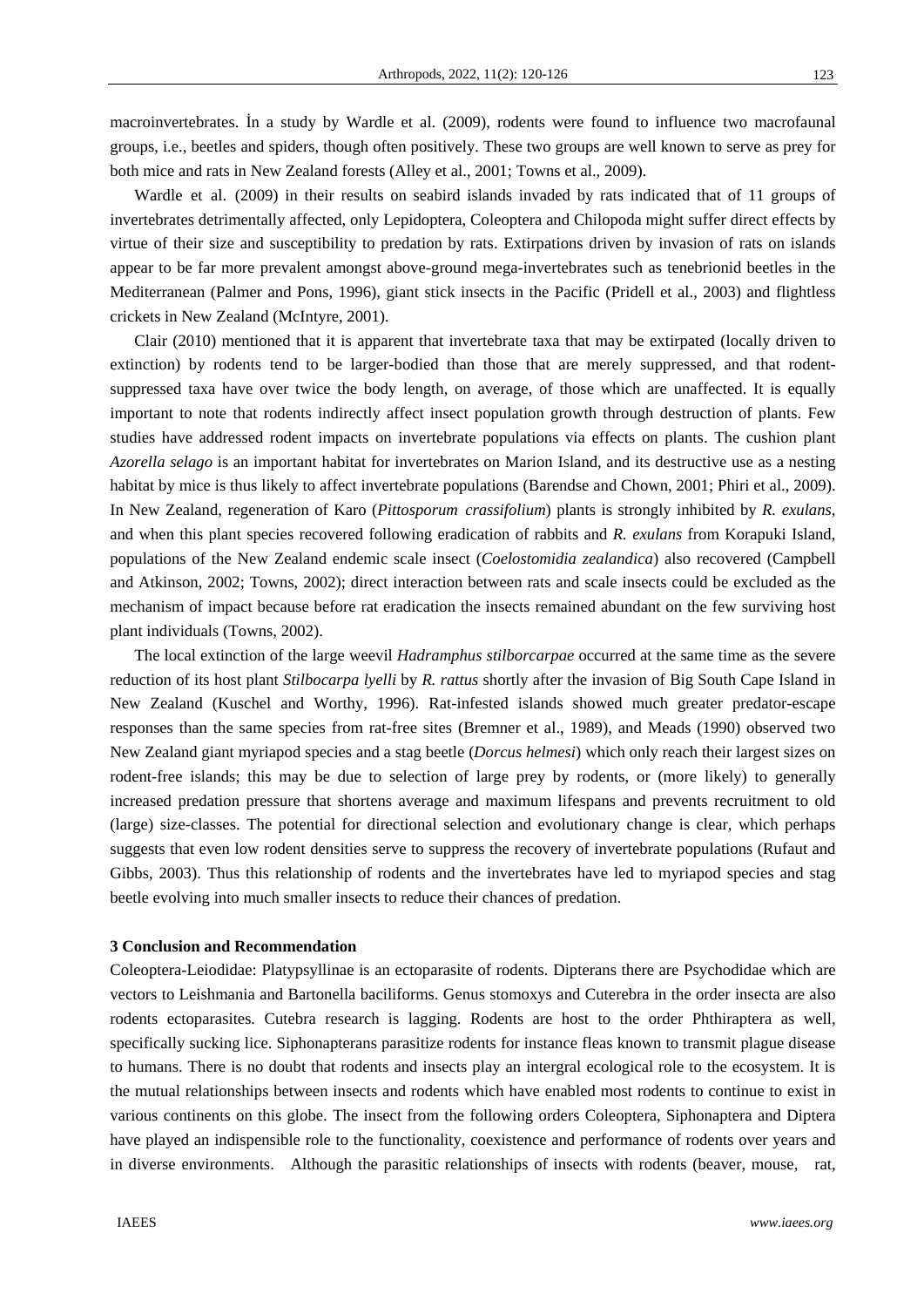squirrel) are known, considering that there are more than 30 Insect Orders in the world, other hosts or intermediate host relationships need to be studied extensively. There may exist new unidentified insect species and records that are parasitic to rodents to be investigated.

#### **References**

- Alley JC, Berben PH, Dugdale JS, Fitzgerald BM, Knightbridge PI, Meads MJ, Webster RA. 2001. Responses of litter dwelling arthropods and house mice to beech seeding in the Orongorongo Velley of New Zealand. Journal of the Royal Society of New Zealand, 31: 425-452
- Barendse J, Chown SL. 2001. Abundance and seasonality of mid-altitude fell field arthropods from Marion Island. Polar Biology, 24: 73-82
- Belkaid Y, Valenzuela JG, Kamhawi S, Rowton E, Sacks DL, Ribeiro JM. 2000. Delayed-type hypersensitivity to *Phlebotomus papatasi* sand fly bite: An adaptive response induced by the fly?. Proceedings of the National Academy of Sciences of USA, 97(12): 6704-6709
- Bermúdez C, González P, Ávila M, Miranda R, Armién A, Armién B. 2010. Parasitism of *Cuterebra* sp. (Diptera: Oestridae sl) on rodents of Central Panama. Revista mexicana de biodiversidad, 81(1): 57-60
- Bremner AG, Barratt BIP, Butcher CF, Patterson GB. 1989. The effects of mammalian predation on invertebrate behaviour in South West Fiordland, New Zealand. New Zealand Entomologist, 12: 72-75
- Campbell DJ, Atkinson IAE. 2002. Depression of tree recruitment by the Pacific rat (Rattus exulans Peale) on New Zealand's northern offshore islands. Biological Conservation, 107: 19-35
- Cox FEG. 2001. Concomitant infections, parasites and immune responses. Parasitology, 122: S23-S38
- Diaz JH. 2006. The epidemiology, diagnosis, management, and prevention of ectoparasitic diseases in travelers. Journal of Travel Medicine, 13(2): 100-111
- Dugdale JS. 1996. Natural history and identification of litter feeding Lepidoptera larvae (Insecta) in beech forests, Orongorongo Valley, New Zealand with especial reference to the diet of mice (Mus musculus). Journal of the Royal Society of New Zealand, 26: 252-275
- Gouy De Bellocq J, Krasnov BR, Khokhlova I.S, Ghazaryan L, Pinshow B. 2006. Immunocompetence and flea parasitism of a desert rodent. Functional Ecology, 20: 637-646
- Gutman R, Choshniak I, Kronfeld-Schor N. 2006. Defending body mass during food restriction in Acomys russatus: a desert rodent that does not store food. The American Journal of Physiology-Regulatory, Integrative and Comparative Physiology, 290: R881-R891
- Haddis A. 2004. Jimma University In collaboration with the Ethiopia Public Health Training Initiative. The Carter Center, the Ethiopia Ministry of Health, and the Ethiopia Ministry of Education, Ethiopia
- Hawlena H, Krasnov BR, Abramsky Z, Khokhlova IS, Goüy De Bellocq J, Pinshow B. 2008. Effects of food abundance, age, and flea infestation on the body condition and immunological variables of a rodent host, and their consequences for flea survival. Comparative Biochemistry and Physiology, Part A: 15066-15074
- Heitman TL, Koski KG, Scott ME. 2003. Energy deficiency alters behaviours involved in transmission of Heligmosomoides polygyrus (Nematoda) in mice. Canadian Journal of Zoology, 81: 1767-1773
- Khokhlova I, Krasnov BR, Shenbrot GI, Degen AA. 2001. Body mass and environment: a study in Negev rodents. Israel Journal of Zoology, 47: 1-13
- Krasnov BR, Khokhlova IS, Fielden LJ, Burdelova NI. 2002. Time of survival under starvation in two flea species (Siphonaptera: Pulicidae) at different air temperatures and relative humidities. Journal of Vector Ecology, 27: 70-81
- Krasnov BR, Shenbrot GI, Khokhlova IS, Hawlena H, Degen AA. 2006a. Temporal variation in parasite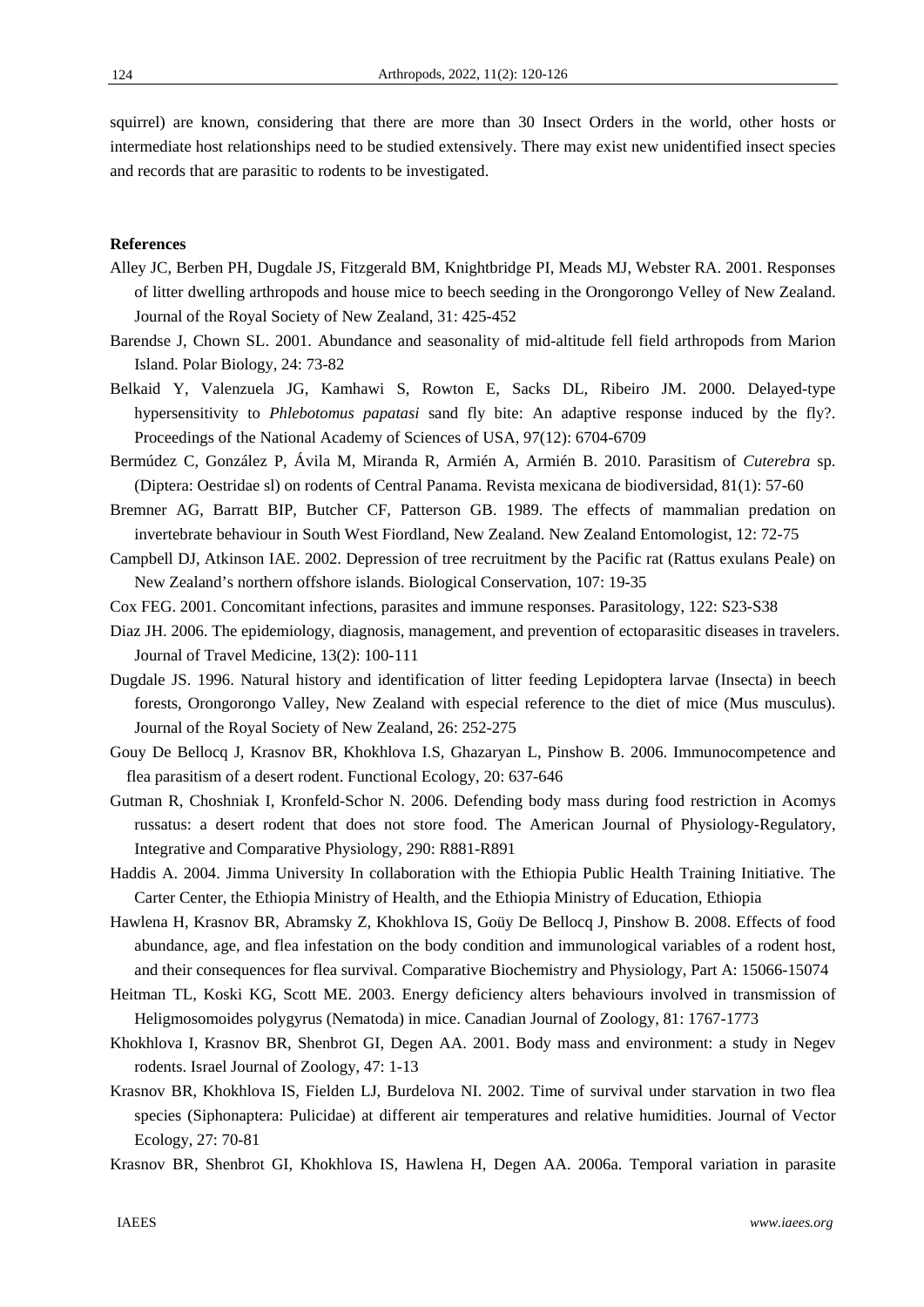infestation of a host individual: does a parasite-free host remain uninfested permanently? Parasitology Research, 99: 541-545

- Krcmar S, Trilar T. 2017. The blood sucking lice (Phthiraptera: Anoplura) of Croatia: review and new data. Turkish Journal of Zoology, 41(2): 329-334
- Kuschel G, Worthy TH. 1996. Past distribution of large weevils (Coleoptera: Curculionidae) in the South Island, New Zealand, based on Holocene fossil remains. New Zealand Entomologist, 19: 15-22
- Lehane M. 2005. The Biology of Blood-sucking in Insects (2nd ed). Cambridge University Press, Cambridge, UK
- Marshall AG. 1981. The Ecology of Ectoparasitic Insects. Academic Press, London, UK
- Martin LB, Navara KJ, Weil ZM, Nelson RJ. 2007. Immunological memory is compromised by food restriction in deer mice Peromyscus maniculatus. The American Journal of Physiology-Regulatory, Integrative and Comparative Physiology, 292: R316-R320
- McIntyre M. 2001. The ecology of some large weta species in New Zealand. In: The Biology of Wetas, King Crickets and Their Allies (Field LH, ed). 225-242, CAB, UK
- Meads M. 1990. Forgotten Fauna: the Rare, Endangered and Protected Invertebrates of New Zealand. DSIR Publishing, Wellington, New Zealand
- Munger JC Karasov WH. 1989. Sublethal parasites and host energy budgets. Tapeworm infection in whitefooted mice. Ecology, 70: 904-921
- Nelson WA, Bell JF, Clifford CM. Keirans JE. 1977. Interactions of ectoparasites and their hosts. Journal of Medical Entomology, 13: 389-428
- O'Brien SJ, Menninger JC, Nash WG. 2006. Atlas of Mammalian Chromosomes. John Wiley & Sons, USA
- Oğuz B, Özdal N, Değer MS. 2016. *Stomoxys* (Diptera, Muscidae) sinekleri ve taşıdığı bazı önemli paraziter hastalıklar. Kocatepe Veterinary Journal, 9(2): 97-104
- Palmer M, Pons GX. 1996. Diversity in western Mediterranean islets: effects of rat presence on a beetle guild. Acta Oecologica, 17: 297-305
- Peck SB. 2006. Distribution and biology of the ectoparasitic beaver beetle *Platypsyllus castoris* Ritsema in North America (Coleoptera: Leiodidae: Platypsyllinae). Insecta Mundi, 85-94
- Pekağırbaş M, Karakuş M, Arserim SK, Doğan S, Eren H, Töz S, Özbel Y. 2017. Aydın'da Yakalanan *Phlebotomus papatasi* (Diptera: Psychodidae) Örneklerinde Saptanan Parazit Bir Akar Türü: *Eustigmaeus johnstoni* Zhang & Gerson (Acari: Stigmaeidae). Türkiye Parazitolojii Dergisi, 41(3): 139
- Phiri EE, McGeoch MA, Chown SL. 2009. Spatial variation in structural damage to a keystone plant species in the sub-Antarctic: interactions between Azorella selago and invasive house mice. Antarctic Science, 21: 189-196
- Priddel D, Carlile N, Humphrey M, Fellenberg S, Hiscox D. 2003. Rediscovery of the 'extinct' Lord Howe Island stick-insect (*Dryococelus australis* (Montrouzier)) (Phasmatodea) and recommendations for its conservation. Biodiversity and Conservation, 12: 1391-1403
- Rufaut CG Gibbs GW. 2003. Response of a Tree Weta population (*Hemideina crassidens*) after eradication of the Polynesian Rat from a New Zealand island. Restoration Ecology, 11: 13-19
- Thompson SN, Redak RA, Wang LW. 2005. Nutrition interacts with parasitism to influence growth and physiology of the insect *Manduca sexta* L. Journal of Experimental Biology, 208: 611-623
- Towns DR, Wardle DA, Mulder CPH, Yeates GW, Fitzgerald BM, Parrish GR, Bellingham PJ, Bonner KI. 2009. Predation of seabirds by invasive rats: multiple indirect consequences for invertebrate communities. Oikos, 118: 420-430
- Tripet F, Richner H. 1997. Host responses to ectoparasites: food compensation by parent blue tits. Oikos, 78:

125